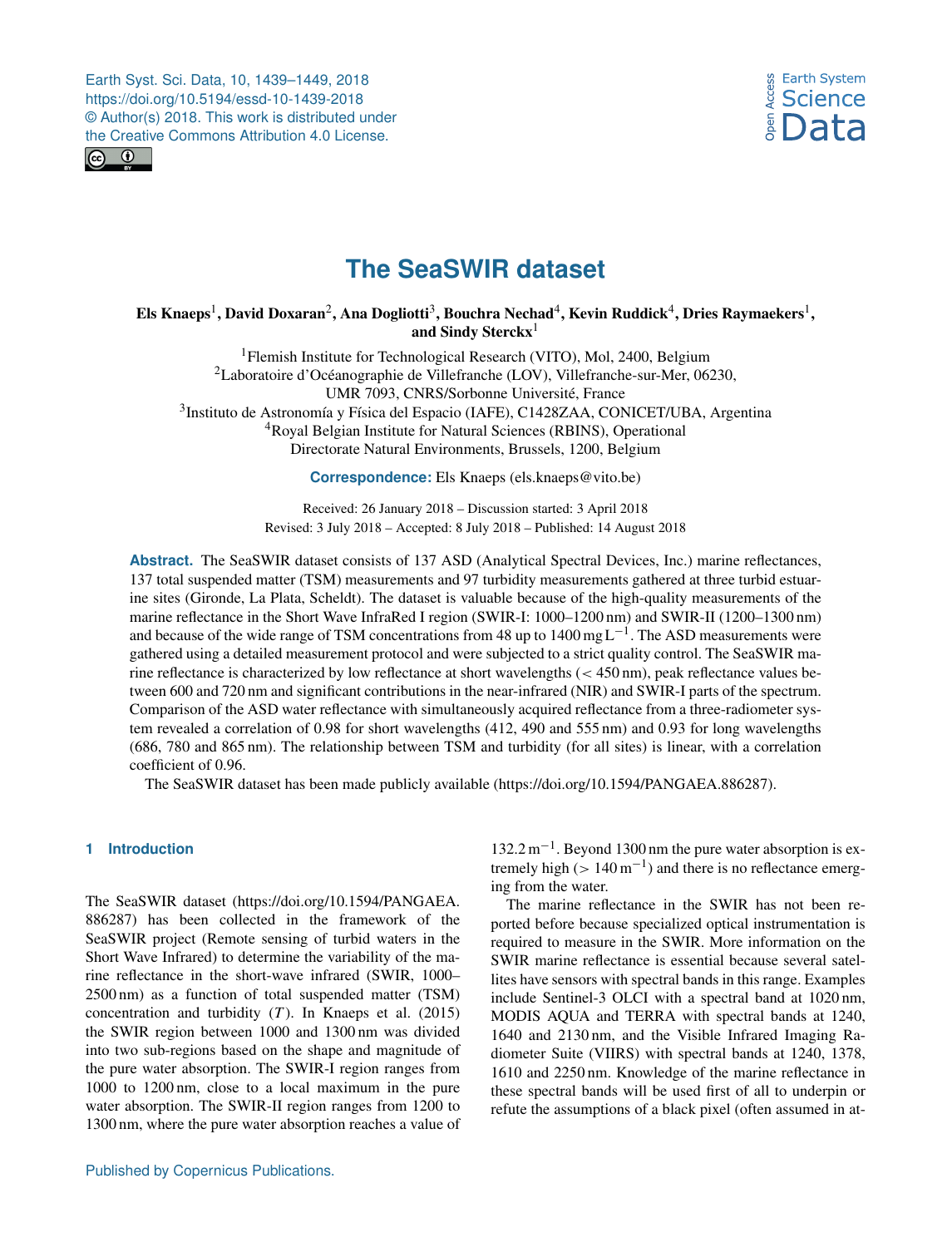

**Figure 1.** Locations of the study sites: Scheldt (Belgium), Gironde (France), and Río de La Plata (Argentina).

mospheric correction over turbid waters). However, earlier publications using this dataset (Knaeps et al., 2012, 2015) have also shown the existence of a relationship between the SWIR marine reflectance at 1020 and 1070 nm and the TSM concentrations and have proposed a TSM algorithm for the SWIR bands. Such a SWIR TSM algorithm is particularly useful in coastal waters with extremely high turbidity where shorter bands in the NIR saturate.

To measure marine reflectance in the SWIR-I and SWIR-II, a typical "land" ASD (Analytical Spectral Devices, Inc.) spectroradiometer (FieldSpec) was used, recording data from 350 to 2500 nm. A measurement methodology was developed for the ASD to derive the marine reflectance from this single radiometer system and results were compared with marine reflectance measured using a three-radiometer system (TRIOS). As the pure water absorption is high in the SWIR, only water with a high concentration of suspended particles will have a measurable reflectance. Therefore, test sites were chosen with high to extremely high turbidity: the Scheldt River in Belgium, the Gironde estuary in France and Río de la Plata estuary in Argentina (Fig. 1). Measurement campaigns were organized at all three sites, mainly on fixed pontoons (floating dock) along the rivers/estuaries.

The measurement campaigns resulted in a large dataset of 137 ASD reflectance spectra in the visible/near-infrared (VNIR) and SWIR with corresponding TSM concentrations and turbidity. This paper describes the methodology for data acquisition and processing and analyzes the final reflectance, TSM concentrations and turbidity values. Additional quality control of the ASD reflectance is performed with simultaneously acquired TRIOS reflectance data.

## **2 Sites**

Field data have been collected in three different estuaries with high to extremely high TSM concentrations: the Scheldt in Belgium, the Gironde in France and the Río de la Plata in Argentina (Fig. 1). These three estuaries were chosen because of their high concentration range of suspended particles and diversity of particle composition/type. It was expected that the high concentration of TSM would result in a measurable water reflectance signal in the SWIR.

The Scheldt River has its origin in France, flows through Belgium and reaches the North Sea in the Netherlands. It forms a macrotidal estuary leading to TSM concentrations within surface waters varying from a few to several hundreds of mg L−<sup>1</sup> during one tidal cycle. The study area is located near the city and the harbor of Antwerp where there is a tidedominated Maximum Turbidity Zone (MTZ). The tidal current induces re-suspension of local bottom sediments leading to high suspended matter concentration (Chen et al., 2005). The field sampling was performed on the Sint Anna pontoon near the city of Antwerp in 2010 and 2012 (Table 1).

The Gironde is a macrotidal estuary where the water optical properties are dominated by non-algal particles, i.e., by suspended sediments (silts and clays) delivered by the Garonne and Dordogne rivers and trapped within the maximum turbidity zone of the estuary. TSM concentrations typically vary from 10 to 4000 mg L<sup>-1</sup> within surface waters, mainly depending on fortnightly tidal cycles (Doxaran et al., 2009). Field sampling was performed on a vessel and on the pontoons of Blaye and Pauillac in 2012 and 2013 (Table 1).

The Río de la Plata is a shallow  $(< 20 \,\text{m})$  and large-scale estuary which drains the second largest basin in South America. High values of TSM have been reported in this region, with mean values ranging from 100 to 300 mg L<sup>-1</sup> and extreme concentrations around 1000 mg L−<sup>1</sup> in the Maximum Turbidity Zone (Dogliotti et al., 2014). This estuary has been identified by a number of investigators (Shi and Wang, 2009; Doerffer, 2006; Moore et al., 2010; Doron et al., 2011) as a very bright target which can be used for evaluating the performance of atmospheric correction algorithms, so far tested without any in situ data (Dogliotti et al., 2011). Field sampling was performed on the Club de Pescadores Pier in Buenos Aires in 2012 (Table 1).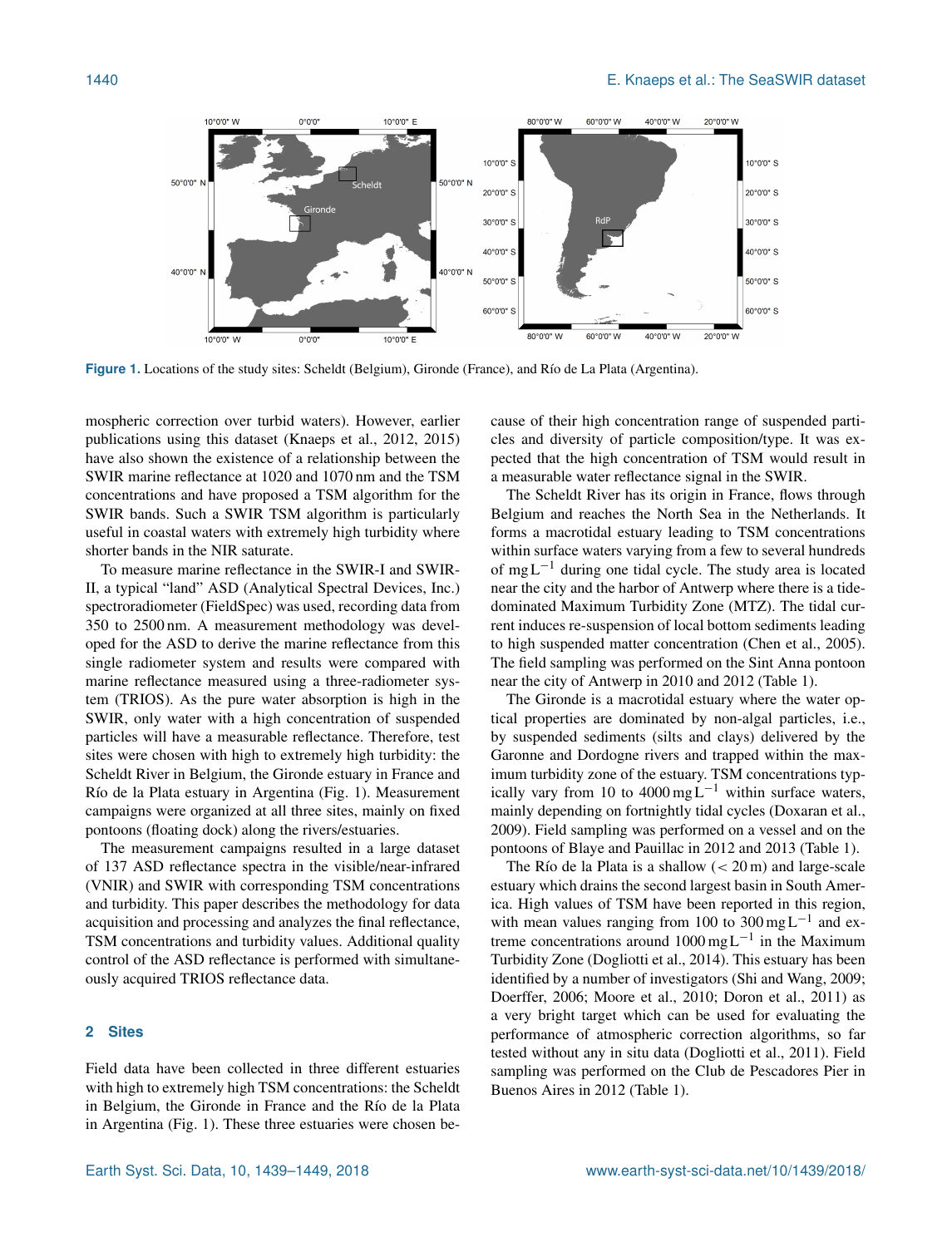**Table 1.** Date and location of in situ campaigns.

| Campaign      | Date                 | Station                     | Latitude (deg) | Longitude (deg) |
|---------------|----------------------|-----------------------------|----------------|-----------------|
| Scheldt 2010  | 15 Jul 2010          | Sint Anna pontoon           | 51.234         | 4.397           |
|               | 26 Oct 2010          |                             |                |                 |
| Scheldt 2012  | 2. Jun 2012          | Sint Anna pontoon           | 51.234         | 4.397           |
|               | 5 Jun 2012           |                             |                |                 |
| Gironde 2012  | $11-13$ Jun 2012     | onboard the research vessel | 45.517         | $-1.950$        |
| Gironde 2012  | 14 Jun 2012          | Blaye pontoon               | 45.125         | $-0.667$        |
| Gironde 2012  | $15-16$ Jun 2012     | Paulliac harbor wall        | 45.198         | $-0.742$        |
| Gironde 2013  | 16 Aug 2013          | Blaye pontoon               | 45.125         | $-0.667$        |
| Gironde 2013  | 12-15 Aug 2013       | Paulliac harbor wall        | 45.198         | $-0.742$        |
| La Plata 2012 | 14–16 Nov 2012       | Club de Pescadores Pier     | $-34.561$      | $-58.399$       |
|               | 19 Nov 2012          |                             |                |                 |
|               | $21 - 23$ Nov $2012$ |                             |                |                 |
|               |                      |                             |                |                 |

Most of the measurements from the SeaSWIR dataset were collected from fixed pontoons along the sides of the rivers/estuaries. These pontoons allow measurement of a large variation of TSM concentration and  $T$  during the daily tidal cycle and allow us to make high-quality reflectance measurements. In particular, the vertical orientation of the irradiance sensor or horizontal orientation of the ASD reflectance plaque can be much better controlled than on a ship. The range of azimuth viewing angles on such pontoons can be limited because of shadow/reflection by the structure itself.

#### **3 Data campaigns**

Five sampling campaigns and in total 23 measurement days were organized between 2010 and 2013 on all test sites (Table 1).

In 2010, the first field campaigns were organized at the Sint Anna pontoon on the Scheldt River (Antwerp, Belgium). The campaign included 2 days of measurement, 1 day in July and 1 day in October. The campaign was repeated in the same pontoon in June 2012 with a 2-day campaign.

Later in the same month, an extensive field campaign was organized in the Gironde estuary (France) with 3 days of measurements from a vessel and 3 days of measurements from fixed pontoons.

- 1st day (11 June 2012) onboard the research vessel: fixed location close to the river mouth, 85 km downstream from Bordeaux
- 2nd day (12 June 2012) onboard the research vessel: fixed location 67 km downstream from Bordeaux
- 3rd day (13 June 2012) onboard the research vessel: fixed location 30 km downstream from Bordeaux
- 4th day (14 June 2012) from a pontoon located in Blaye, right shore of the estuary

– 5th day (15 June 2012) from the harbor wall located in Pauillac, left shore of the estuary

During 2 weeks (12–23 November 2012) a 9-day campaign was organized at the Club de Pescadores Pier at the Río de la Plata in Buenos Aires (Argentina).

Finally a last campaign was organized in the Gironde in August 2013. A 5-day sampling campaign was organized at the pontoons of Pauillac and Blaye.

All measurements are listed in the tables below.

## **4 Data collection**

At all test sites concomitant water reflectance, turbidity and TSM measurements were made (https://doi.org[/10.1594/PANGAEA.886287\)](https://doi.org/10.1594/PANGAEA.886287). Table 2 provides an overview of the measurements performed at each campaign and station. The reported number of measurements refers to the remaining number of measurements after quality control. The measurement methodology is described in detail below.

## 4.1 ASD water reflectance

Water reflectance  $(R_w)$  between 350 and 2500 nm was measured with an ASD Fieldspec FR spectrometer. The ASD spectrometer measures above the water light that is backscattered from the water and the light reflected at the air–water interface in the visible/near-infrared (VNIR, 350–1050 nm) and short-wave infrared (SWIR, 900–2500 nm) parts of the spectrum. The VNIR spectrometer has a spectral resolution of approximately 3 nm at around 700 nm. The spectral resolution in the SWIR varies between 10 and 12 nm. All measurements were performed using a pistol grip and a fiber optic cable. A fore optics lens was attached to the pistol grip, limiting the field-of-view to 8°. Each individual measurement that the ASD makes is an average of 40 scans.

As the ASD has only one radiometer, three consecutive measurements have to be made to obtain the downwelling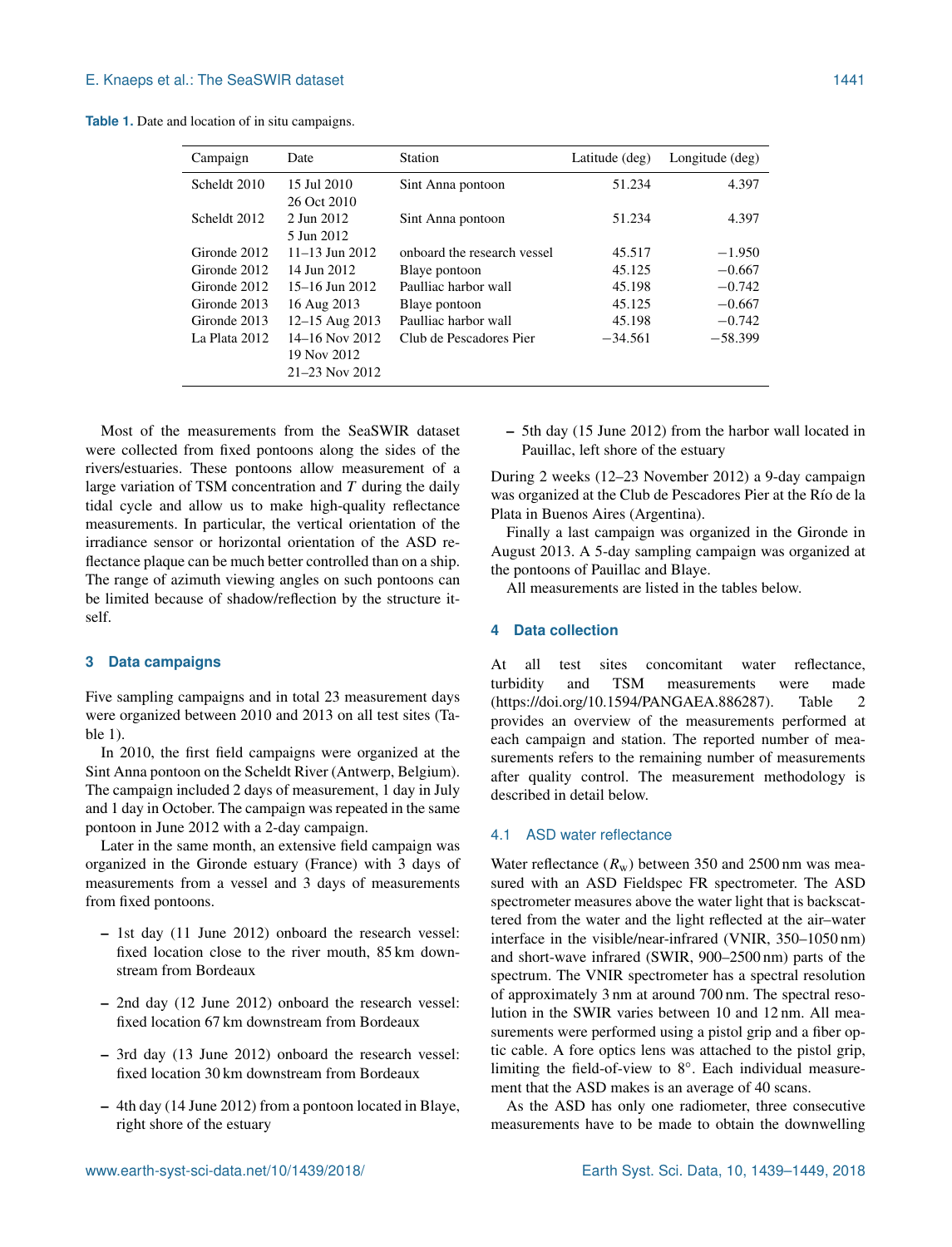**Table 2.** Data collection. Campaign site location and year, type of platform used, number of radiometry (using ASD and Trios radiometers), total suspended matter, and turbidity measurements collected.

| Campaign      | Station                 | ASD | TRIOS | TSM |                |
|---------------|-------------------------|-----|-------|-----|----------------|
| Scheldt 2010  | Sint Anna pontoon       | 15  | 10    | 15  | 15             |
| Scheldt 2012  | Sint Anna pontoon       | 17  | 38    | 17  | 17             |
| Gironde 2012  | vessel                  | 15  |       | 15  | $\Omega$       |
| Gironde 2012  | Blaye pontoon           | 15  |       | 15  | $\Omega$       |
| Gironde 2012  | Paulliac pontoon        | 15  | 16    | 15  | 5              |
| La Plata 2012 | Club de Pescadores Pier | 33  | 74    | 33  | 33             |
| Gironde 2013  | Blaye pontoon           | 4   | 15    | 4   | $\overline{4}$ |
| Gironde 2013  | Paulliac pontoon        | 23  | 47    | 23  | 23             |
|               |                         |     |       |     |                |



**Figure 2.** Instrument setup for  $E_d(0+)$  measurement.

irradiance, the total upwelling radiance and the downwelling sky radiance. To do so, the instrument was mounted on a steel frame which can be rotated easily keeping a 40◦ measurement angle from the nadir.

Measurements were performed under consistently cloudy and sunny skies. Patchy clouds and highly variable light conditions were avoided. The three individual measurements are performed as follows.

The downwelling irradiance above the surface  $(E_d(0+))$ was determined using an almost 100 % reflecting Spectralon® reference panel (Analytical Spectral Devices, Inc.). The Spectralon panel was placed perfectly horizontally and objects were avoided within the hemisphere to prevent shadows. Figure 2 shows the instrument setup on the pontoon with the Spectralon panel in light blue mounted on a tripod and the ASD in black pointing towards the Spectralon panel. The measured signal is the downwelling irradiance reflected by the plaque  $(L_{dspec})$  which can be used to determine  $E_d(0+)$  (Doxaran et al., 2004).

The total upwelling radiance from the water  $(L_u(a))$  (i.e., from the water and from the air–sea interface) was measured



**Figure 3.** Instrument setup for  $L_u(a)$  measurement.



**Figure 4.** Instrument setup for  $L_{sky}$  measurement.

by pointing the sensor at the water surface at 40° from nadir  $(\theta_v$  in Fig. 3), maintaining an azimuth of 90 or 135 $^{\circ}$  from the solar plane, depending on the pontoon orientation with respect to the Sun (Fig. 3).

The downwelling sky radiance  $(L_{\text{sky}}(a))$  was measured by pointing the sensor towards the sky at a zenith angle of 40◦  $(\theta_v$  in Fig. 4), to account for the skylight reflection, maintaining the exact same azimuth angle from the solar plane.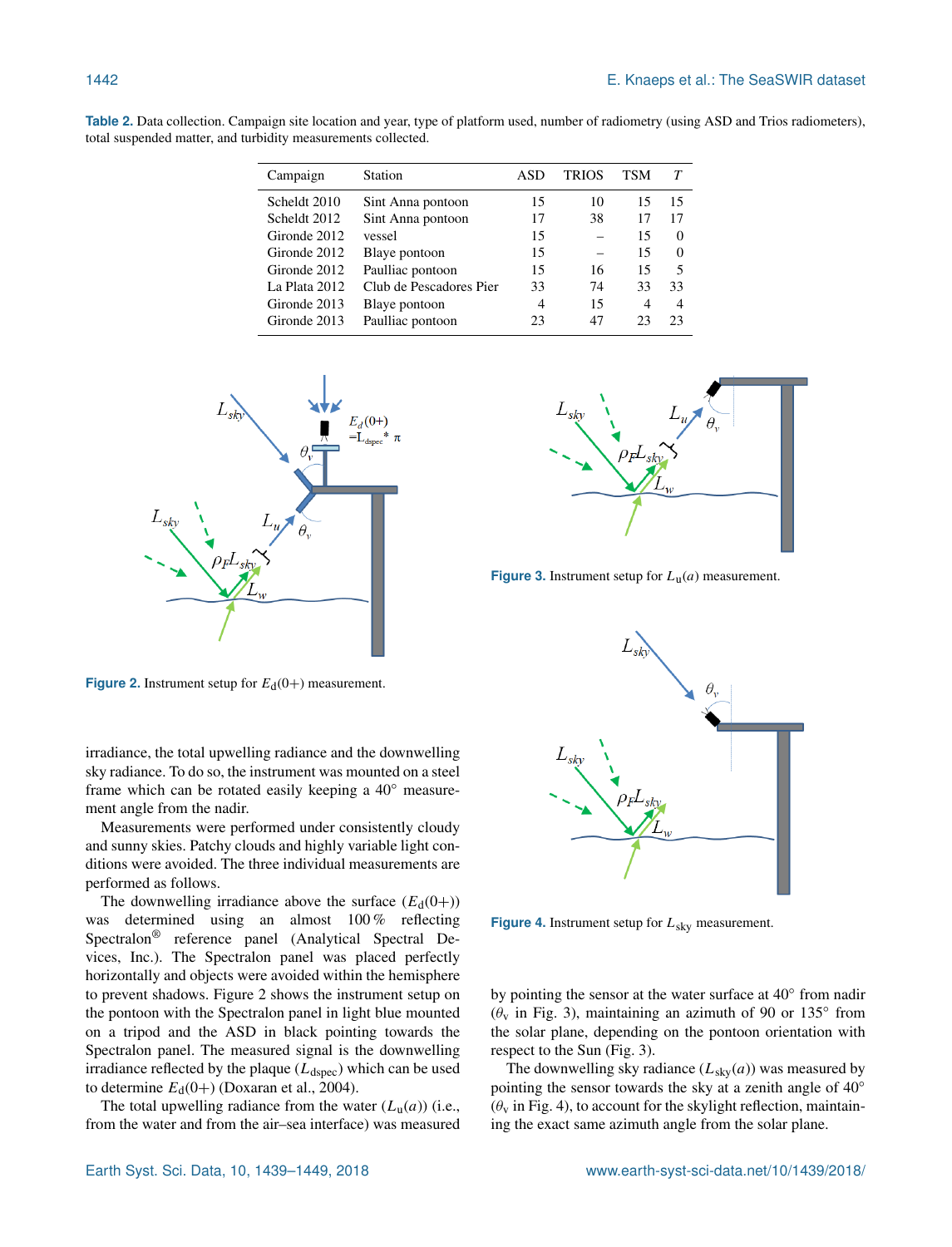A measurement procedure was defined of 21 consecutive measurements which are preceded by the optimization of the spectrometer integration time. Optimization is performed by pointing the optic head of the spectrometer towards the center of the Spectralon panel. Optimization results in automatic setting of gains and offsets for the SWIR detector, automatic setting of the integration time value for the VNIR detector and automatic dark current collection. The instrument was re-optimized after a change in lighting conditions. Then the measurement sequence is as follows.

sequence 1:  $E_{d1}(0+)$ ,  $L_{u1}(a)$ ,  $L_{sky1}(a)$ ,  $L_{u2}(a)$ ,  $L_{\rm sky2}(a)$ ,  $L_{\rm u3}(a)$ ,  $L_{\rm sky3}(a)$ sequence 2  $E_{d2}(0+)$ ,  $L_{u4}(a)$ ,  $L_{sky4}(a)$ ,  $L_{u5}(a)$ ,  $L_{\rm sky5}(a)$ ,  $L_{\rm u6}(a)$ ,  $L_{\rm sky6}(a)$ sequence 3:  $E_{d3}(0+)$ ,  $L_{u7}(a)$ ,  $L_{sky7}(a)$ ,  $L_{u8}(a)$ ,  $L_{\text{sky8}}(a)$ ,  $L_{\text{u9}}(a)$ ,  $L_{\text{sky9}}(a)$ 

Each spectrum is saved in digital numbers as an unsigned 16-bit integer. While performing the measurements, start and end times of a measurement sequence were written down, as well as information on the atmospheric conditions and state of the sea surface. The latter were used in the quality control of the data.

The water reflectance  $(R_w)$  for sequence 1 is calculated using the following equations (Mobley, 1999):

$$
L_{\mathbf{u}\_avg}(\lambda) = (L_{\mathbf{u}1}(\lambda) + L_{\mathbf{u}2}(\lambda) + L_{\mathbf{u}3}(\lambda))/3,
$$
  
\n
$$
L_{\text{sky}\_avg}(\lambda) = (L_{\text{sky}1}(\lambda) + L_{\text{sky}2}(\lambda) + L_{\text{sky}3}(\lambda))/3,
$$
  
\n
$$
R_{\mathbf{w}1}(\lambda) = \pi (L_{\mathbf{u}\_avg}(\lambda) - \rho_{\text{as}} L_{\text{sky}\_avg}(\lambda))/E_{\text{d}1}(\lambda).
$$

 $\rho_{\text{as}}$  is the air–sea interface reflection coefficient. For all test sites measurements are being made in estuaries where surface waves are fetch-limited and certainly not related to wind speed by the relationship developed by Cox and Munk (1954).  $\rho_{\text{as}}$  is set to a fixed value of 0.0256 instead of the wind speed formula of Ruddick et al. (2006), based on Mobley (1999).

The average and standard deviations of  $R_{w1}$ ,  $R_{w2}$  and  $R_{w3}$ are calculated.  $R_{w2}$  and  $R_{w3}$  refer to the water reflectance for sequences 2 and 3, respectively.

Finally, an extra white reflectance correction was performed for residual glint by subtracting the water reflectance at 1305 nm from all wavelengths. Several measurements were performed under homogenous overcast sky conditions and it has been shown that a residual white correction improves the results under these conditions (e.g., Garaba and Zielinski, 2013). Pure water absorption is very high at this wavelength such that the water reflectance should be zero. Remaining reflectance at this wavelength is assumed to be related to sky glint.

 $R_{\rm w}(\lambda)$ new =  $R_{\rm w}(\lambda) - R_{\rm w}1305$ 

The quality control is performed as follows.

- Evaluating the three  $E_d$  measurements (E<sub>d1</sub>(0+),  $E_{d2}(0+)$ ,  $E_{d3}(0+)$  for one sampling. If the difference between the  $E_d$  measurements is too high (a threshold of 5000 digital numbers or 7.6 % of the full scale used for difference between measurements), the complete sample is removed. A large difference in  $E_d$  indicates highly variable light conditions during the measurements.
- The standard deviation of  $R_{w1}$ ,  $R_{w2}$  and  $R_{w3}$  at 750 nm is calculated. When  $R_{\text{w\_SD}}(750) > 0.01$  the measurement is discarded.
- After subtracting 1350 nm an inspection is performed of remaining reflection between 1500 and 1700 nm which could be an indication of problems with skylight reflection. All measurements in this wavelength range with  $R_{\rm w} > 0.005$  are removed.

The SeaSWIR dataset contains all water reflectance measurements retained after quality control, as well as the downwelling irradiance (average of  $E_{d1}(0+)$ ,  $E_{d2}(0+)$ ,  $E_{d3}(0+)$ ), the downwelling sky radiance (average of  $L_{sky1}(\lambda)$ ,  $L_{sky2}(\lambda)$ ,  $L_{\rm sky3}(\lambda)$ ,  $L_{\rm sky4}(\lambda)$ ,  $L_{\rm sky5}(\lambda)$ ,  $L_{\rm sky6}(\lambda)$ ,  $L_{\rm sky7}(\lambda)$ ,  $L_{\rm sky8}(\lambda)$ ,  $L_{\text{sky9}}(\lambda)$ ) the total upwelling radiance (average of  $L_{\text{sky1}}(\lambda)$ ,  $L_{\rm sky2}(\lambda)$ ,  $L_{\rm sky3}(\lambda)$ ,  $L_{\rm sky4}(\lambda)$ ,  $L_{\rm sky5}(\lambda)$ ,  $L_{\rm sky6}(\lambda)$ ,  $L_{\rm sky7}(\lambda)$ ,  $L_{\text{sky8}}(\lambda)$ ,  $L_{\text{sky9}}(\lambda)$  and all standard deviations.

## 4.2 TRIOS water reflectance

The water reflectance is measured with three TriOS-RAMSES hyperspectral spectroradiometers. Two spectroradiometers measure radiance and one measures the downwelling irradiance. The instruments are mounted on a frame, which is projected over the side of the platform using a 2 m horizontal tube. Zenith angles of the sea- and sky-viewing radiance sensors are 40◦ . The azimuth angle of the sensors is adjusted prior to each measurement to obtain a relative azimuth angle with respect to the Sun of 90◦ , either left or right (depending on which angle has an unobstructed view of the water). Measurements are made for 10 min, taking a scan of the three instruments every 10 s. The TRIOS sensors measure from 350 to 950 nm, which is a more limited wavelength range compared to the ASD. The sampling interval of the TRIOS is approximately 3.3 nm and the spectral width is about 10 nm. Position is measured simultaneously by GPS. Data were acquired with the MSDA-XE software and radiometrically calibrated using nominal calibration constants. Calibrated data for  $E_d^{0+}$ ,  $L_{\text{sea}}^{0+}$ , and  $L_{\text{sky}}^{0+}$  are interpolated to 2.5 nm intervals and exported to MATLAB or R for further processing. Data are recalibrated using calibration updates from annual laboratory or factory calibrations. Full details of the data processing, including scan selection and averaging and quality control, are described in Ruddick et al. (2006), including its Web Appendix 1, except that a fixed value of 0.0256 is used for the air–sea interface reflection coefficient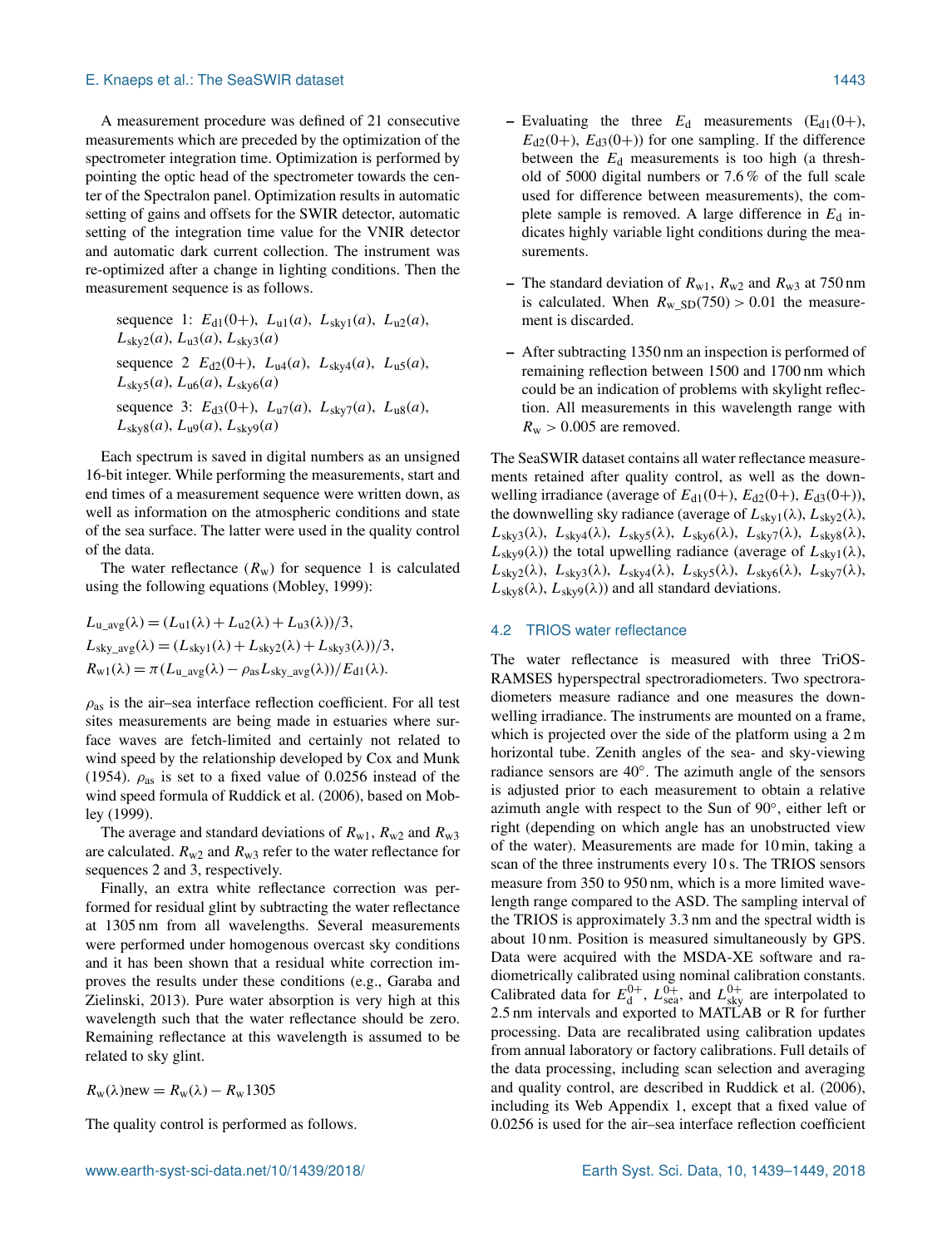

**Figure 5.** ASD water reflectance for all data campaigns.

in sunny conditions, instead of the wind speed formulation, because of the fetch-limited surface wave field, as explained previously for the ASD data in Sect. 4.1.

## 4.3 Total suspended matter concentration

TSM was analyzed from water samples collected and filtered in the field. The filters for the TSM analysis (Whatman GF/F filters with a nominal pore size of  $0.7 \,\text{\mu m}$ ) were first prepared in the laboratory before transportation to the test site. The filters were placed in an aluminum plate and ashed for 1 h at 450 °C, and then they were dried for 12 h at 60 °C in an oven. All filters were weighted, stored in Petri dishes and transported to the test sites.

At the test sites, water samples were collected in brown bottles just below the water surface. The water (volumes of 3 to 100 mL) was filtered in triplicate through the filters at low vacuum pressure. The exact volume filtered depended on the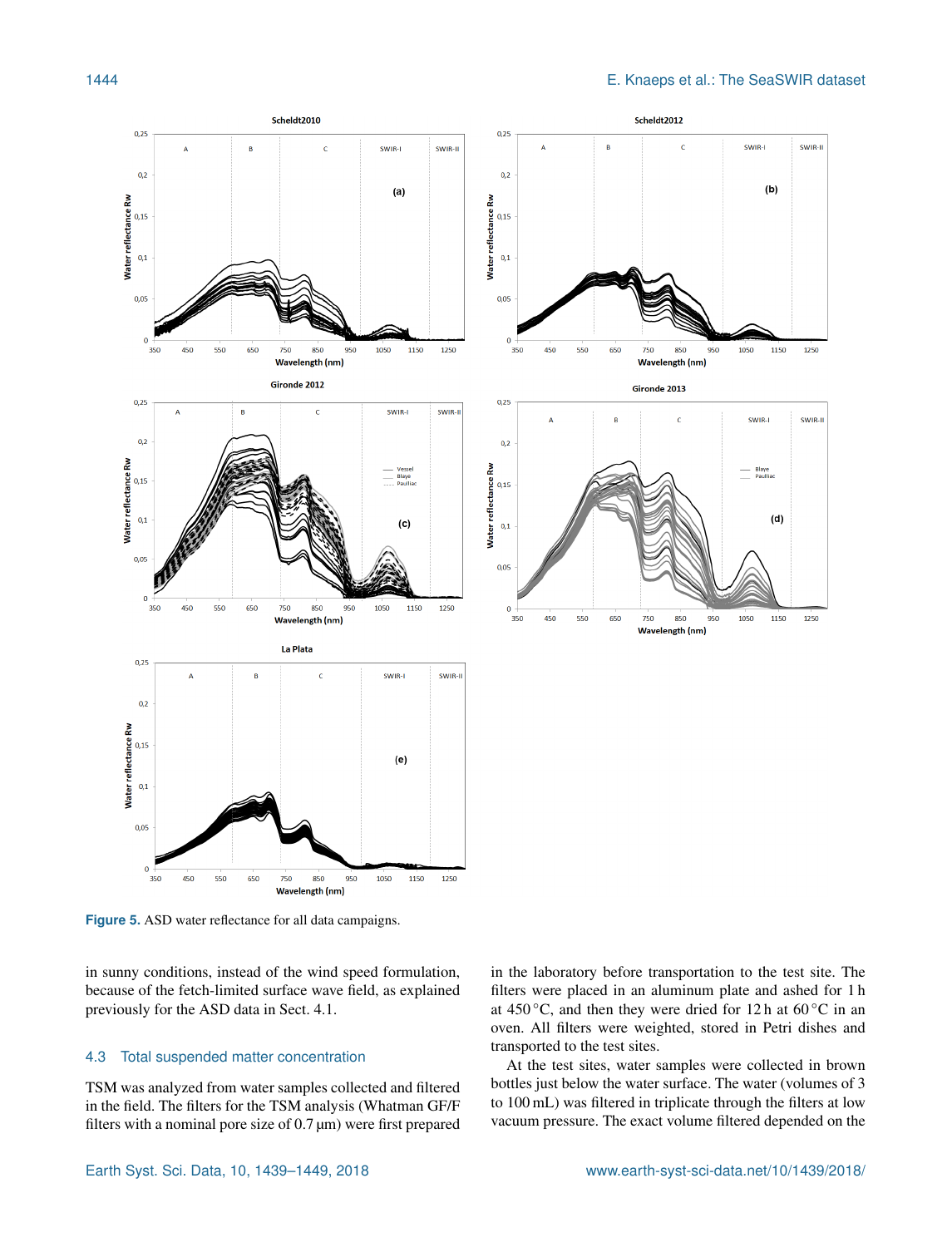turbidity of the water as recommended by Neukermans et al. (2012), which was measured on site as described in Sect. 4.4. Each filter was then rinsed with Milli-Q water (250 mL) and stored in a freezer on site. They were transported in dry ice to the laboratories (LOV and/or VITO). Here they were temporarily stored at −80 ◦C. Finally, they were dried for 24 h at  $60^{\circ}$ C and weighed again in a dry atmosphere.

Systematically the water samples were filtered in triplicates in order to determine the precision of the TSM concentration measurements. After removal of outliers the average of the triplicates was used for further analysis. When TSM was measured by both the VITO and LOV laboratories, the average was also used here.

## 4.4 Turbidity

Turbidity was measured using portable HACH 2100P and 2100QIS turbidimeters as in Nechad et al. (2009). The instrument records turbidity between 0 and 1000 FNU, with a resolution of three significant figures. A 10 mL vial is filled with the surface water sample and illuminated by a lightemitting diode with emission at  $860 \pm 60$  nm. The instrument measures turbidity via the ratio of light scattered at an angle of  $90 \pm 2.5^{\circ}$  to forward-transmitted light as compared to the same ratio for a standard suspension of formazin. This optical measurement technique of turbidity is in accordance with ISO 7027 (1999), and determines turbidity in formazin nephelometric units (FNUs). Turbidity was recorded in triplicates that were averaged. Turbidities of the STABLCAL stabilized formazin turbidity 10 or 20, 100 and 800 FNU standards and that of pure water were recorded after each sampling campaign to check the instrument stability.

#### **5 Results and discussion**

# 5.1 ASD and TRIOS reflectance

The SeaSWIR reflectance dataset is generally characterized by low reflectance values at short wavelengths  $( $450 \text{ nm}$ ),$ peak reflectance values between 600 and 720 nm and significant contributions in the NIR and SWIR-I parts of the spectrum – see Fig. 5. However, significant variations exist among the different test sites. To further explain these differences, the water reflectance spectra for all data campaigns are displayed in Fig. 5 from 350 to 1300 nm. Beyond 1300 nm the pure water absorption is extremely high ( $> 140 \,\mathrm{m}^{-1}$ ) and there is no reflectance emerging from the water. In Fig. 5, five characteristic spectral regions are defined between 350 and 1300 nm: (A) between 350 and 600 nm, (B) between 600 and 720 nm, (C) in the NIR between 720 and 1000 nm, and finally regions corresponding to (D) SWIR-I (1000–1200 nm) and (E) SWIR-II.

The spectra for the Scheldt (data campaigns Scheldt2010 and Scheldt2012, Fig. 5a and b) have overall high reflectance values. In region A the spectra have a similar slope related to light absorption of CDOM and non-algal particles. In region B, maximum reflectance values are found of up to 0.1 and the spectra show clear changes in shape and magnitude. The influence of light absorption by chlorophyll  $a$ , for example, is clearly noticeable around 665 nm in the Scheldt2012 dataset. In region C, there is more variability in the magnitude of the spectra more related to the concentration of particles, while spectral variability is determined by pure water absorption (Ruddick et al., 2006). In SWIR-I a significant signal can be observed with maxima around 0.02 (at 1071 nm). In SWIR-II the maximum reflectance is 0.001 at 1268 nm. The shape of the water reflectance spectrum in the SWIR is also clearly influenced by pure water absorption (Knaeps et al., 2012).

The spectra for La Plata are shown in Fig. 5e. All the spectra have a very similar shape and have only small differences in magnitude. Maximum reflectance values are found around 700 nm with values of up to 0.1. There is also a local minimum around 665 nm probably related to chlorophyll  $a$  absorption. There is a very weak signal in SWIR-I (maximum 0.007 at 1071 nm), and no significant signal in SWIR-II.

The Gironde spectra (data campaigns Gironde2012 and Gironde2013, Fig. 5c and d) have extremely high values, up to 0.2 around 700 nm. Also here, a saturation effect (little or no increase in reflectance with increasing TSM concentrations) is observed at the shorter wavelengths in region A, followed by a spectral region with high reflectance (B) with maximum values at 500 and 700 nm. In region C very large variability in reflectance values is observed. A reflectance signal of up to 0.07 is observed in SWIR-I and a small signal is observed in SWIR-II (the highest reflectance signal is 0.0028 at 1276 nm). For the MODIS and VIIRS bands at 1240 nm, a maximum reflectance of 0.0026 is measured. Two measurements have  $R_w(1240)$  above 0.002 and six measurements have  $R_w(1268)$  above 0.002.

To compare the reflectance spectra from the three estuarine sites, all reflectance spectra with a TSM concentration around  $100 \text{ mgL}^{-1}$  for all three sites are plotted in Fig. 6 (exact concentrations: 96 and 105 mg L−<sup>1</sup> for the Gironde; 91, 93, 96 and 110 mg L<sup>-1</sup> for La Plata; 102, 107 and 110 mg L−<sup>1</sup> for the Scheldt River). The mean and standard deviation (SD) from all spectra are calculated at six different wavelengths (510, 650, 865, 1020, 1071 and 1240 nm) and are presented in Table 3. From the figure it can be observed that the reflectance spectra in A and B spectral regions are very different (SD/mean  $= 0.298$  and 0.275, respectively), mainly due to the high reflectance values observed for the Gironde. Furthermore, in region B the reflectance spectra for the Scheldt are flatter than the reflectance spectra for Río de la Plata, which gradually increase to a maximum reflectance around 695 nm. All spectra exhibit a similar shape above 700 nm clearly related to the pure water absorption. For the same TSM concentration the reflectance spectra are very similar at 865 and 1071 nm (SD/mean  $= 0.077$  and 0.13, respectively). Finally, a clear reflectance signal is observed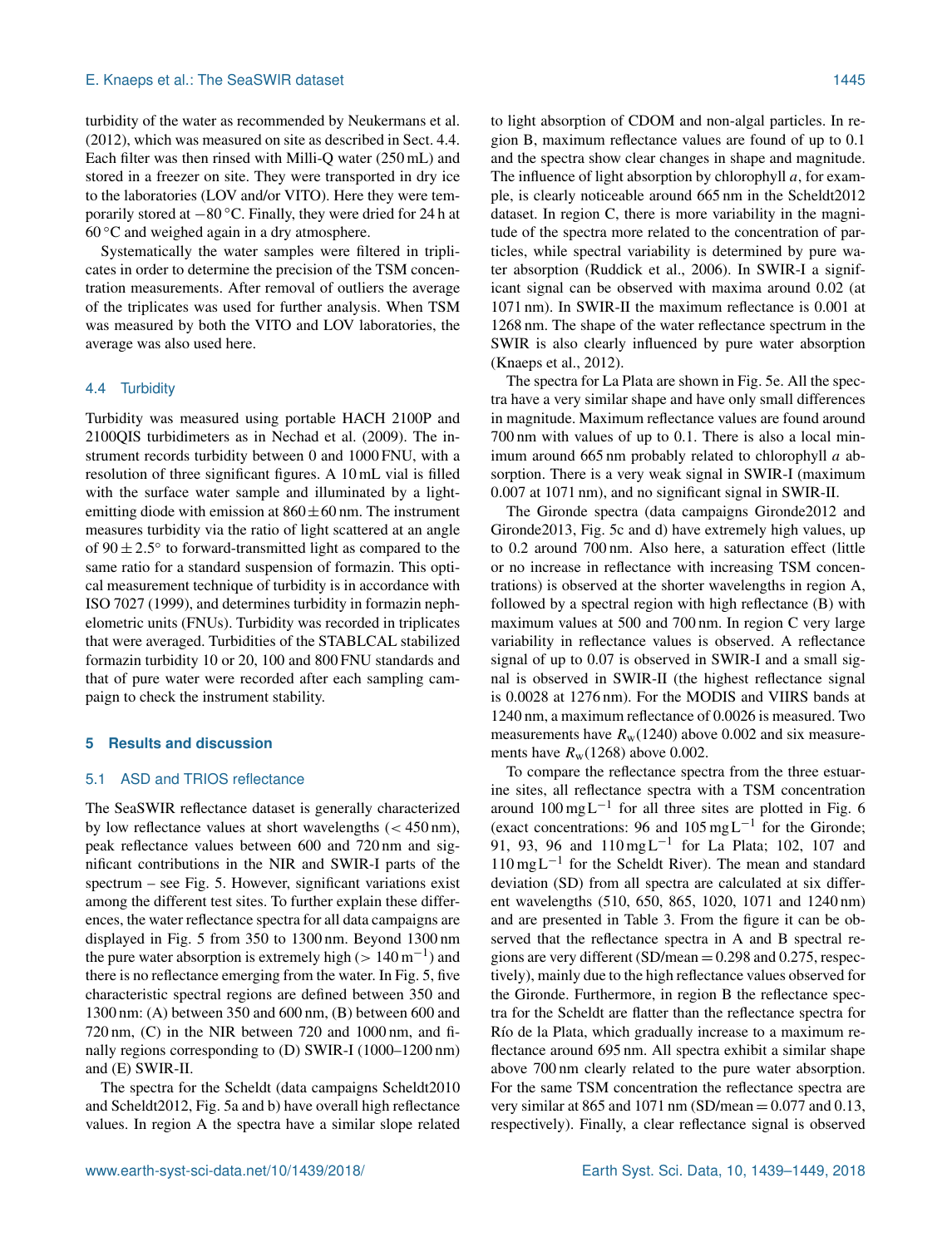

**Figure 6.** Water reflectance spectra with a TSM concentration of  $\sim 100 \text{ mgL}^{-1}$  for the Scheldt (*n* = 4), Río de la Plata (*n* = 4) and Gironde  $(n = 2)$  estuaries. The average of all spectra is shown as a black solid line. The average minus and plus the standard deviation is shown in dashed black line. The pure water absorption coefficient (Pope and Fry, 1997; Kou et al., 1993) is shown in light grey.

**Table 3.** Statistics for the ASD reflectance for the reflectance spectra shown in Fig. 6 with a TSM concentration of  $\sim 100 \text{ mg L}^{-1}$ .

| Wavelength<br>(nm) | Spectral region | Mean   | SD     | SD/mean |
|--------------------|-----------------|--------|--------|---------|
| 510                | А               | 0.0550 | 0.0164 | 0.2983  |
| 620                | В               | 0.0831 | 0.0229 | 0.2754  |
| 865                | C               | 0.0257 | 0.0020 | 0.0773  |
| 1020               | <b>SWIR-I</b>   | 0.0035 | 0.0011 | 0.3077  |
| 1071               | <b>SWIR-I</b>   | 0.0067 | 0.0009 | 0.1319  |
| 1240               | <b>SWIR-II</b>  | 0.0001 | 0.0005 | 3.1443  |

for all sites in SWIR-I, but no significant signal for SWIR-II can be detected. The reflectance increase observed around 1275 nm for one spectrum from Río de la Plata is treated as a measurement error.

#### 5.2 Intercomparison ASD-TRIOS

For all stations where both TRIOS and ASD reflectance is available, the correlation is shown in Fig. 7 for six spectral bands. The best correlation is obtained for the shortest wavelengths (412, 490 and 555 nm) with a correlation coefficient of 0.98. The correlation coefficient for the longer wavelengths (683, 780 and 865 nm) is slightly lower (0.93) and more scatter is observed. Again, we can observe slightly higher water reflectance values for the TRIOS. Overall these results are very satisfying and give confidence in the ASD measurement methodology and processing.

#### 5.3 TSM and turbidity results

The mean, minimum, maximum and standard deviation of the TSM concentrations and turbidity measurements are shown in Table 4 and Fig. 8. Based on the triplicates, the accuracy was excellent  $(< 5\%$  on average) for the Scheldt and the Gironde and ∼ 10 % for La Plata. When interpreting these results, it should be noted that for the Gironde 2012 campaign, only limited turbidity measurements were available (only for the last measurement day in Pauillac).

TSM concentrations measured over the three sites range from  $48 \text{ mg} \text{L}^{-1}$  up to extreme values of  $1400 \text{ mg} \text{L}^{-1}$ . Turbidity ranged from 48 to 1422 FNU (calculated with dilutions). At the pontoon of Pauillac, the highest TSM concentrations were recorded and the lowest were recorded at La Plata. The TSM concentration in the Gironde follows the tidal cycle and can vary by 1 order of magnitude in 1 day (standard deviations of 294 and 269 mg L<sup>-1</sup> for Gironde 2012 and Gironde 2013, respectively). Little variation was observed in La Plata with a TSM standard deviation of  $15 \text{ mgL}^{-1}$ .

A few water samples from the Gironde and Scheldt campaigns were analyzed for TSM at both the VITO and LOV laboratories. Figure 9 shows the relationship between both. The correlation is high ( $R^2$  is 0.96) and there is only a very small offset of  $0.8 \text{ mgL}^{-1}$ .

## 5.4 Intercomparison: TSM–turbidity

The TSM–turbidity relationship for all sites is linear, with a correlation coefficient of 0.96 (Fig. 10a). The outlier observed at 456 FNU and  $176 \text{ mg L}^{-1}$  TSM is station gir61 from the Gironde 2012 campaign (second measurement day at Pauillac). The trend line is slightly steeper than the 1-1 line and there is a negative offset of  $-9.7 \text{ mgL}^{-1}$ . Figure 10b shows the TSM–turbidity relationship with the different sites in different colors and Fig. 10c zooms in on the data with TSM concentration below 300 mg L−<sup>1</sup> . Slightly different relationships can be observed for the different sites, with the Gironde trend line matching more closely the 1-1 line and the Scheldt and la Plata trend lines more deviating. This can be related to the different particle size and composition at the sites and suggests that different relationships are needed when converting  $T$  to TSM.

## **6 Data availability**

The SeaSWIR dataset has been made publicly available [\(https://doi.org/10.1594/PANGAEA.886287,](https://doi.org/10.1594/PANGAEA.886287) Knaeps et al., 2018).

## **7 Conclusions**

The SeaSWIR dataset presents the first hyperspectral measurements of the water reflectance in the SWIR. Measuring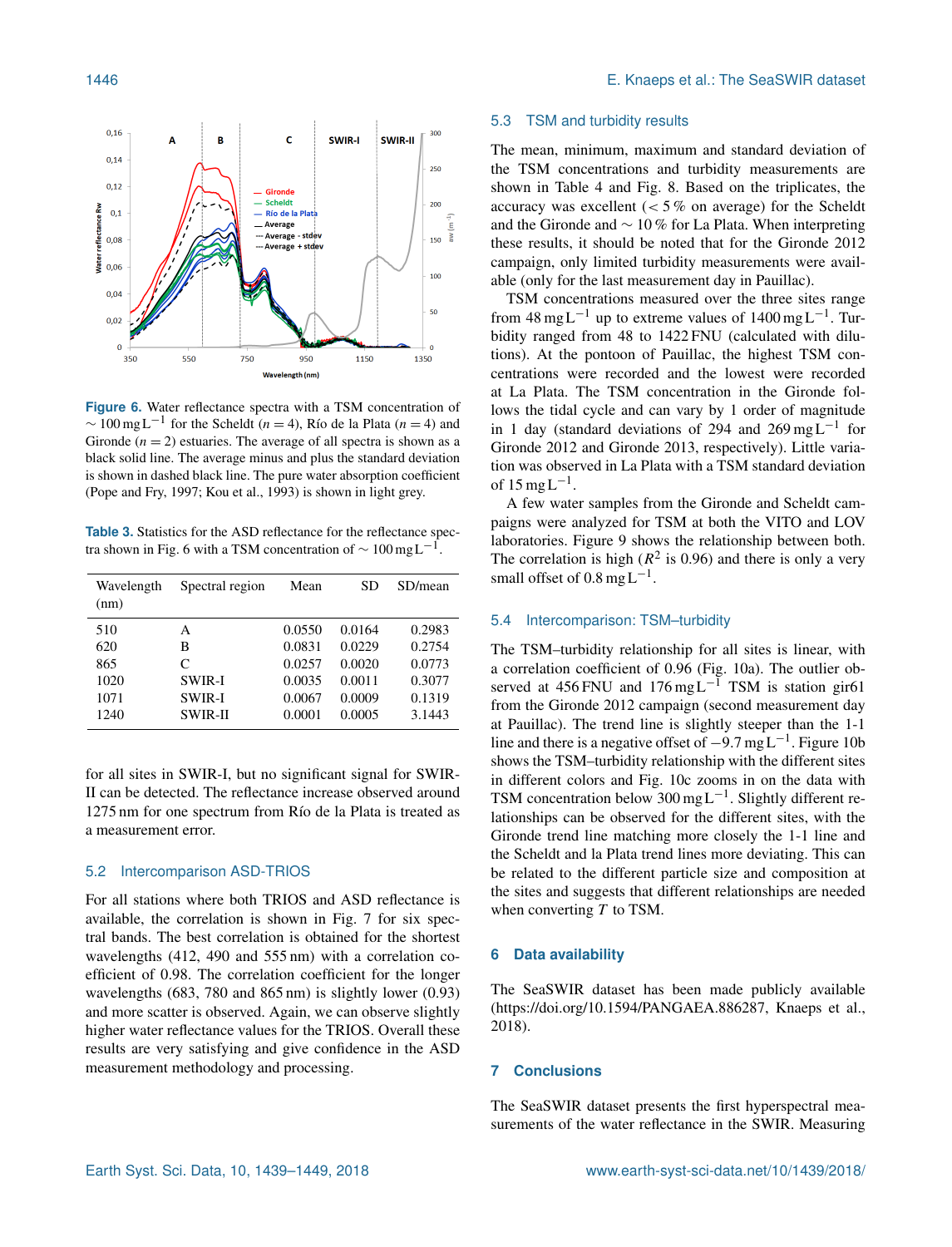

**Figure 7.** ASD water reflectance versus TRIOS water reflectance (a) for wavelengths at 412, 490 and 555 nm and (b) for wavelengths at 683, 780 and 865 nm.

**Table 4.** TSM and turbidity.

|                 | TSM min<br>$(mgL^{-1})$ | TSM max<br>$(mgL^{-1})$ | TSM mean<br>$(mgL^{-1})$ | TSM SD<br>$(mgL^{-1})$ | $T$ min<br>(FNU) | T<br>max<br>(FNU) | $T$ mean<br>(FNU) | T SD<br>(FNU) |
|-----------------|-------------------------|-------------------------|--------------------------|------------------------|------------------|-------------------|-------------------|---------------|
| Scheldt 2010    | 55.0                    | 402.0                   | 146.3                    | 106.2                  | 52.3             | 282.0             | 115.6             | 73.7          |
| Scheldt 2012    | 49.6                    | 300.7                   | 166.2                    | 70.2                   | 48.1             | 331.0             | 166.8             | 74.3          |
| Gironde 2012    | 96.0                    | 1400.5                  | 452.9                    | 294.4                  | 371.5            | 807.3             | 540.2             | 175.2         |
| La Plata $2012$ | 48.3                    | 110.0                   | 70.7                     | 15.0                   | 65.2             | 127.0             | 90.0              | 11.9          |
| Gironde 2013    | 86.3                    | 1190.0                  | 368.4                    | 269.1                  | 66.4             | 1422.5            | 424.4             | 330.2         |



**Figure 8.** Boxplot for TSM for all sites.



**Figure 9.** Intercomparison of TSM measured by the different laboratories (VITO and LOV).

ing an ASD spectrometer with one radiometer and a measurement protocol where the instrument is turned facing the sky, the water and the Spectralon panel. Using this measurement protocol and consecutive post-processing it was shown, by intercomparison with TRIOS measurements, that highquality water reflectance measurements can be made with the ASD. It is however suggested to strictly follow the same procedure as outlined in this paper and apply a strict quality control. Measurements which passed quality control were all performed under relatively constant atmospheric conditions, being blue sky or completely overcast. Variable light condi-

water reflectance in the SWIR was made possible by us-

tions prohibit a correct retrieval of the water reflectance as lighting conditions change while turning the instrument and making the three individual measurements of downwelling irradiance, the total upwelling radiance and downwelling sky radiance. It should also be noted that most measurements were made from fixed pontoons, which simplifies the measurement significantly and improves the quality of the data. Still, even when measuring on a pontoon, the location on the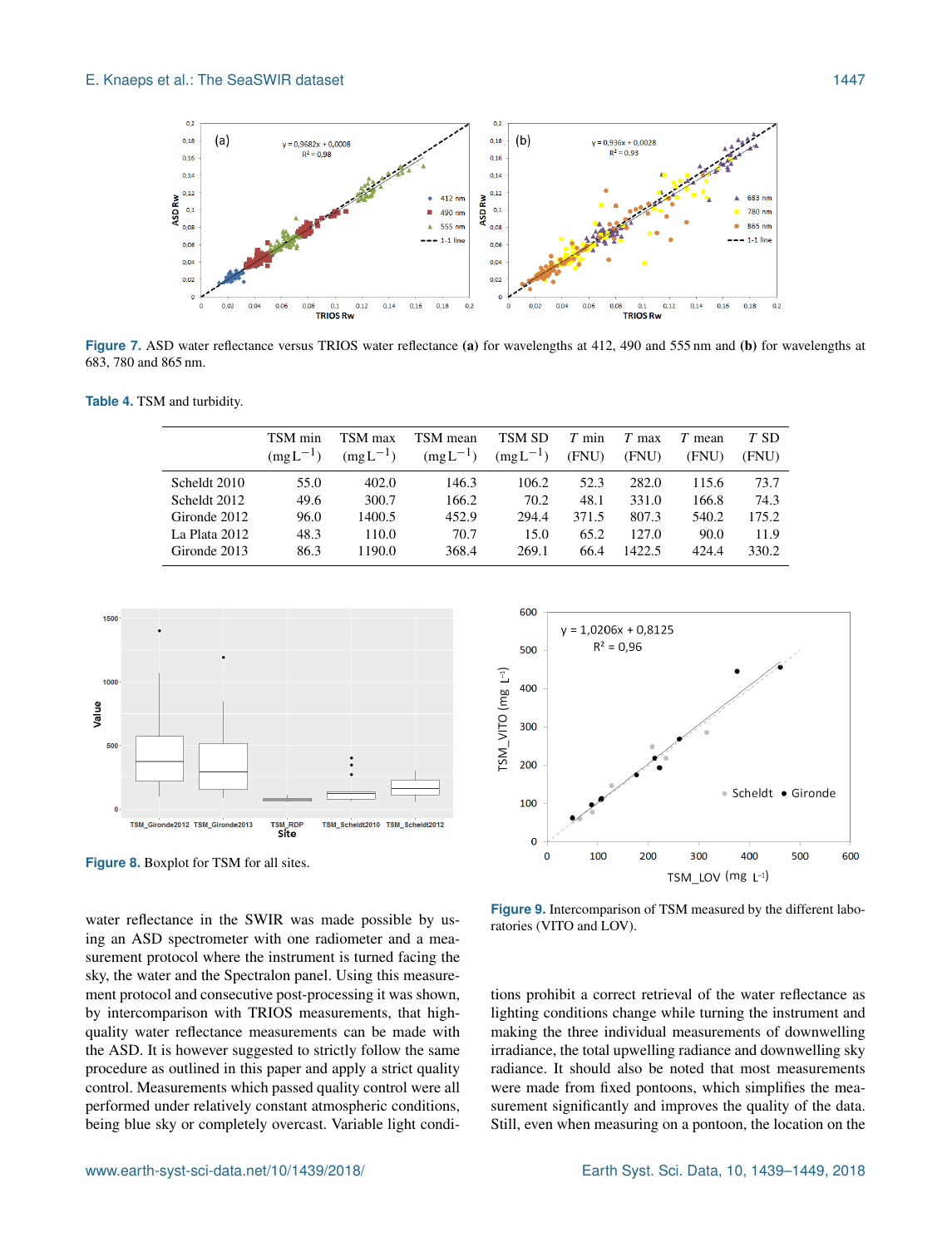

Figure 10. Intercomparison TSM and turbidity (a) for all sites, (b) different sites in different colors and (c) zooming in on lower concentrations of up to  $300 \text{ mgL}^{-1}$ .

pontoon should be chosen wisely and should not be close to any large obstacles which could alter the measurements of the downwelling irradiance and downwelling sky radiance.

The quality of this dataset opens up the possibility of including the ASD in future measurement campaigns on water, for the development of algorithms as well as for calibration and validation of satellite and airborne observations. This is important for current (e.g., Sentinel-3 OLCI) and future (e.g., Environmental Mapping and Analysis Program – EnMAP, Hyperspectral Precursor and Application Mission – PRISMA and Sentinel-10) satellite missions with more spectral bands in the SWIR-I and SWIR-II.

Next to the water reflectance measurements, the SeaSWIR dataset also contains simultaneous TSM and turbidity measurements (using a HACH portable turbidity meter). The high quality of these measurements was confirmed by the standard deviation of the triplicates and the duplicate measurements performed in the LOV and VITO laboratories. As all measurements were made in estuaries during the tidal cycle, the TSM range of the SeaSWIR dataset is very high, ranging from  $48 \text{ mgL}^{-1}$  up to extreme values of 1400 mg L−<sup>1</sup> . Hence, the SeaSWIR dataset is not only unique in terms of its spectral content, but also in terms of its concentration range.

**Author contributions.** EK, KR, AD and DD designed all the experiments. EK and SS defined the ASD measurement procedure. All the authors contributed to the field campaigns.

**Competing interests.** The authors declare that they have no conflict of interest.

**Acknowledgements.** The research leading to these results has received funding from the Belgian Science Policy Office through the STEREO program (SeaSWIR project).

Edited by: David Carlson Reviewed by: Ken Voss and one anonymous referee

## **References**

- Chen, M. S., Wartel, S., Van Eck, B., and Van Maldegem, D.: Suspended matter in the Scheldt estuary, Hydrobiologia, 540, 79– 104, 2005.
- Cox, C. and Munk, W.: Measurements of the Roughness of the Sea Surface from Photographs of the Sun's Glitter, J. Opt. Soc. Am., 44, 834–850, 1954.